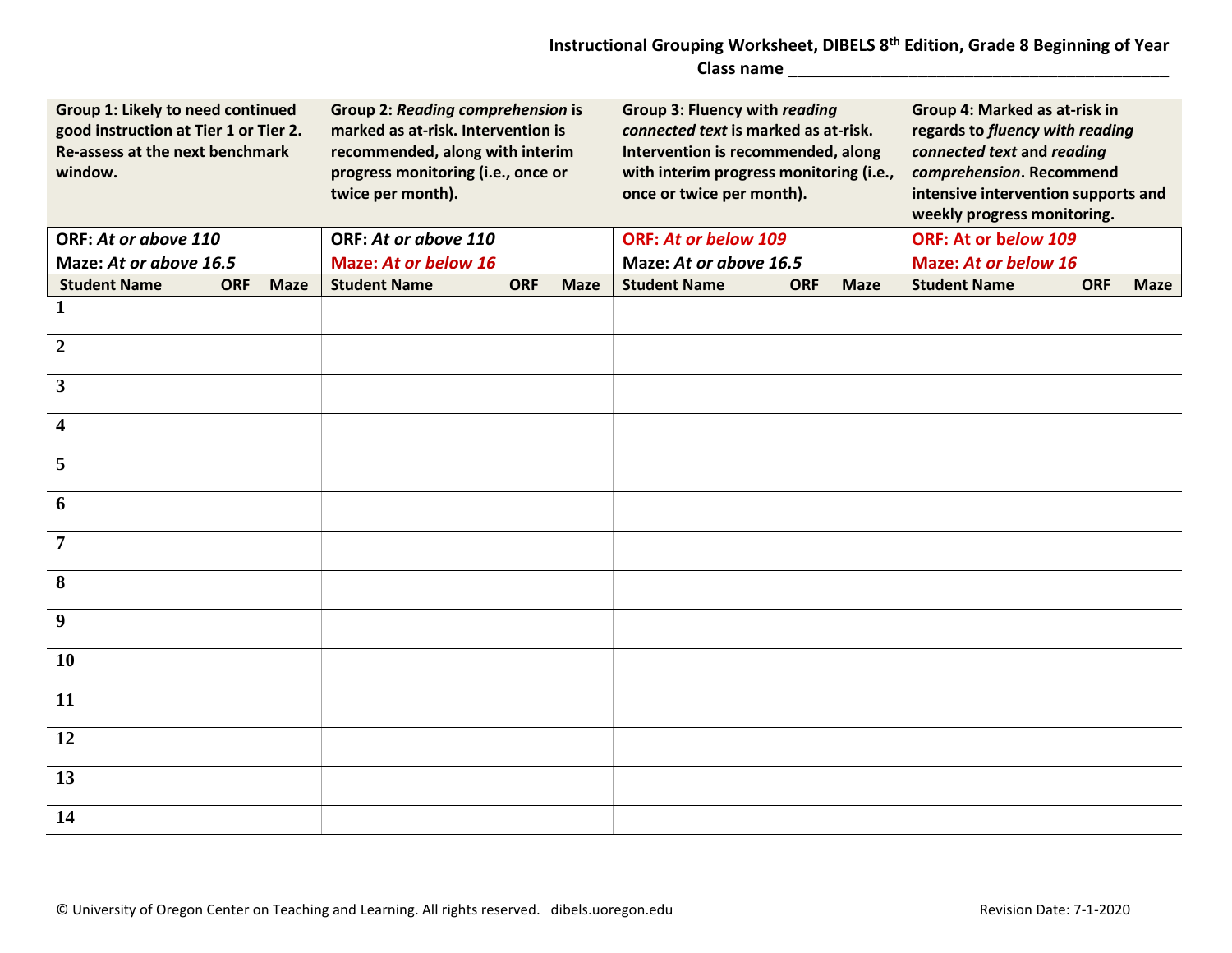## **Instructional Grouping Worksheet, DIBELS 8th Edition, Grade 8 Middle of Year Class name** \_\_\_\_\_\_\_\_\_\_\_\_\_\_\_\_\_\_\_\_\_\_\_\_\_\_\_\_\_\_\_\_\_\_\_\_\_\_\_\_\_

| Group 1: Likely to need continued<br>good instruction at Tier 1 or Tier 2.<br>Re-assess at the next benchmark<br>window. |            |             | <b>Group 2: Reading comprehension is</b><br>marked as at-risk. Intervention is<br>recommended, along with interim<br>progress monitoring (i.e., once or<br>twice per month). |            |             | <b>Group 3: Fluency with reading</b><br>connected text is marked as at-risk.<br>Intervention is recommended, along<br>with interim progress monitoring (i.e.,<br>once or twice per month). |                           | Group 4: Marked as at-risk in<br>regards to fluency with reading<br>connected text and reading<br>comprehension. Recommend<br>intensive intervention supports and<br>weekly progress monitoring. |            |             |
|--------------------------------------------------------------------------------------------------------------------------|------------|-------------|------------------------------------------------------------------------------------------------------------------------------------------------------------------------------|------------|-------------|--------------------------------------------------------------------------------------------------------------------------------------------------------------------------------------------|---------------------------|--------------------------------------------------------------------------------------------------------------------------------------------------------------------------------------------------|------------|-------------|
| ORF: At or above 116                                                                                                     |            |             | ORF: At or above 116                                                                                                                                                         |            |             | <b>ORF: At or below 115</b>                                                                                                                                                                |                           | ORF: At or below 115                                                                                                                                                                             |            |             |
| Maze: At or above 19.5                                                                                                   |            |             | Maze: At or below 19.0                                                                                                                                                       |            |             | Maze: At or above 19.5                                                                                                                                                                     |                           | Maze: At or below 19.0                                                                                                                                                                           |            |             |
| <b>Student Name</b>                                                                                                      | <b>ORF</b> | <b>Maze</b> | <b>Student Name</b>                                                                                                                                                          | <b>ORF</b> | <b>Maze</b> | <b>Student Name</b>                                                                                                                                                                        | <b>ORF</b><br><b>Maze</b> | <b>Student Name</b>                                                                                                                                                                              | <b>ORF</b> | <b>Maze</b> |
| 1                                                                                                                        |            |             |                                                                                                                                                                              |            |             |                                                                                                                                                                                            |                           |                                                                                                                                                                                                  |            |             |
| $\overline{2}$                                                                                                           |            |             |                                                                                                                                                                              |            |             |                                                                                                                                                                                            |                           |                                                                                                                                                                                                  |            |             |
| $\mathbf{3}$                                                                                                             |            |             |                                                                                                                                                                              |            |             |                                                                                                                                                                                            |                           |                                                                                                                                                                                                  |            |             |
| $\overline{\mathbf{4}}$                                                                                                  |            |             |                                                                                                                                                                              |            |             |                                                                                                                                                                                            |                           |                                                                                                                                                                                                  |            |             |
| 5                                                                                                                        |            |             |                                                                                                                                                                              |            |             |                                                                                                                                                                                            |                           |                                                                                                                                                                                                  |            |             |
| 6                                                                                                                        |            |             |                                                                                                                                                                              |            |             |                                                                                                                                                                                            |                           |                                                                                                                                                                                                  |            |             |
| 7                                                                                                                        |            |             |                                                                                                                                                                              |            |             |                                                                                                                                                                                            |                           |                                                                                                                                                                                                  |            |             |
| 8                                                                                                                        |            |             |                                                                                                                                                                              |            |             |                                                                                                                                                                                            |                           |                                                                                                                                                                                                  |            |             |
| 9                                                                                                                        |            |             |                                                                                                                                                                              |            |             |                                                                                                                                                                                            |                           |                                                                                                                                                                                                  |            |             |
| 10                                                                                                                       |            |             |                                                                                                                                                                              |            |             |                                                                                                                                                                                            |                           |                                                                                                                                                                                                  |            |             |
| <b>11</b>                                                                                                                |            |             |                                                                                                                                                                              |            |             |                                                                                                                                                                                            |                           |                                                                                                                                                                                                  |            |             |
| 12                                                                                                                       |            |             |                                                                                                                                                                              |            |             |                                                                                                                                                                                            |                           |                                                                                                                                                                                                  |            |             |
| 13                                                                                                                       |            |             |                                                                                                                                                                              |            |             |                                                                                                                                                                                            |                           |                                                                                                                                                                                                  |            |             |
| 14                                                                                                                       |            |             |                                                                                                                                                                              |            |             |                                                                                                                                                                                            |                           |                                                                                                                                                                                                  |            |             |